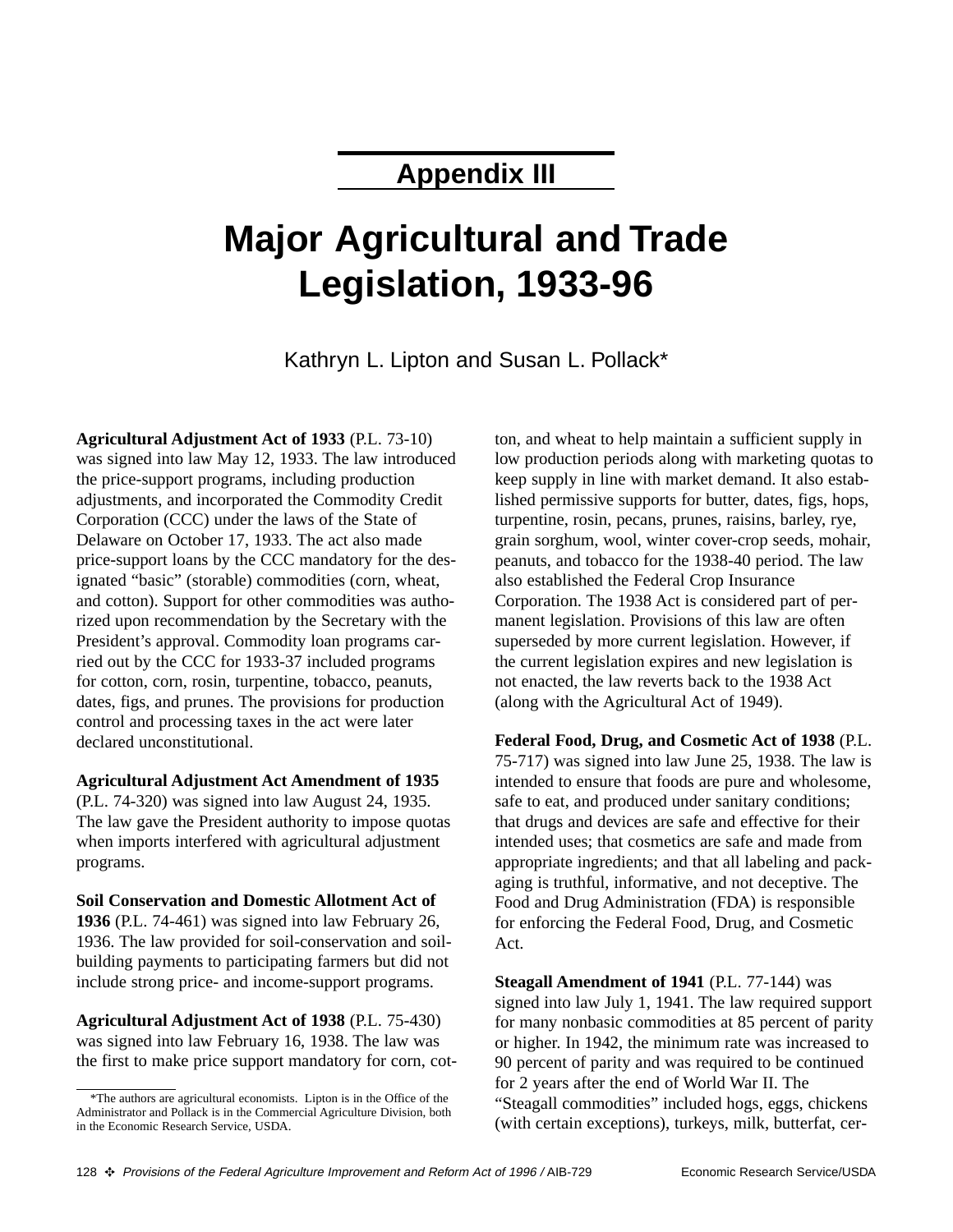tain dry peas, certain dry edible beans, soybeans, flaxseed and peanuts for oil, American-Egyptian (ELS) cotton, potatoes, and sweet potatoes.

**Agricultural Act of 1948** (P.L. 80-897) was signed into law July 3, 1948. The law made price support mandatory at 90 percent of parity for 1949 basic commodities. It also provided that beginning in 1950, parity would be reformulated to take into consideration average prices of the previous 10 years, as well as those of the 1910-14 base period.

**Agricultural Act of 1949** (P.L. 89-439) was signed into law October 31, 1949. The law, along with the Agricultural Adjustment Act of 1938, makes up the major part of permanent agricultural legislation which is still effective in amended form. The 1949 Act designated mandatory support for the following nonbasic commodities: wool and mohair, tung nuts, honey, Irish potatoes (excluded in the Agricultural Act of 1954), and milk, butterfat, and their products.

**Agricultural Trade Development and Assistance Act of 1954 (Food for Peace)** (P.L. 83-480) was signed into law July 10, 1954. The law established the primary U.S. overseas food assistance program. The program made U.S. agricultural commodities available through long-term credit at low interest rates and provided food donations.

**Agricultural Act of 1954** (P.L. 83-690) was signed into law August 28, 1954. It established a flexible price support for basic commodities (excluding tobacco) at 82.5-90 percent of parity and authorized a Commodity Credit Corporation reserve for foreign and domestic relief.

**National Wool Act of 1954** (title VII of Agricultural Act of 1954, above) provided for a new-price support program for wool and mohair to encourage a certain level of domestic production (set at 300 million pounds for 1955).

**Agricultural Act of 1956** (P.L. 84-540) was signed into law May 28, 1956. This law began the Soil Bank Act which authorized short- and long-term removal of land from production with annual rental payments to participants. One program included was the Acreage Reserve Program for wheat, corn, rice, cotton, peanuts, and several types of tobacco. Another program provided for a 10-year Conservation Reserve Program.

**Consolidated Farm and Rural Development Act** (P.L. 87-128) was signed into law August 8, 1961. The law authorized USDA farm-lending activities.

**Food and Agricultural Act of 1962** (P.L. 87-703) was signed into law September 27, 1962. The law gave the President the power to impose mandatory production controls. This power was subject to approval by twothirds of the producers of a commodity before controls could be put into effect.

**Agricultural Act of 1964** (P.L. 88-297) was signed into law April 11, 1964. This law authorized a 2-year voluntary marketing certificate program for wheat and a payment-in-kind (PIK) program for cotton.

**Food Stamp Act of 1964** (P.L. 88-525) was signed into law August 31, 1964. The law provided the basis for the Food Stamp Program. It was later replaced by the food stamp provisions (title XIII) of the Food and Agricultural Act of 1977.

**Food and Agricultural Act of 1965** (P.L. 89-321) was signed into law November 3, 1965. This law was the first multi-year farm legislation, providing for 4-year commodity programs for wheat, feed grains, and upland cotton. It was extended for 1 more year through 1970 (P.L. 90-559). It authorized a Class I milk base plan for the 75 Federal milk marketing orders, and a long-term diversion of cropland under a Cropland Adjustment Program. The law also continued payment and diversion programs for feed grains and cotton and certificate and diversion programs for wheat.

**Agricultural Act of 1970** (P.L. 91-524) was signed into law November 30, 1970. The law, in effect through 1973, established the cropland set-aside program and a payment limitation per producer (set at \$55,000 per crop). It also amended and extended the authority of the Class I Base Plan in milk marketing order areas.

**Act of April 14, 1971** (P.L. 92-10) provided for poundage quotas for burley tobacco in place of farm acreage allotments.

**Agriculture and Consumer Protection Act of 1973** (P.L. 93-86) was signed into law August 10, 1973. The law established target prices and deficiency payments to replace former price-support payments. It also set payment limitations at \$20,000 for all program crops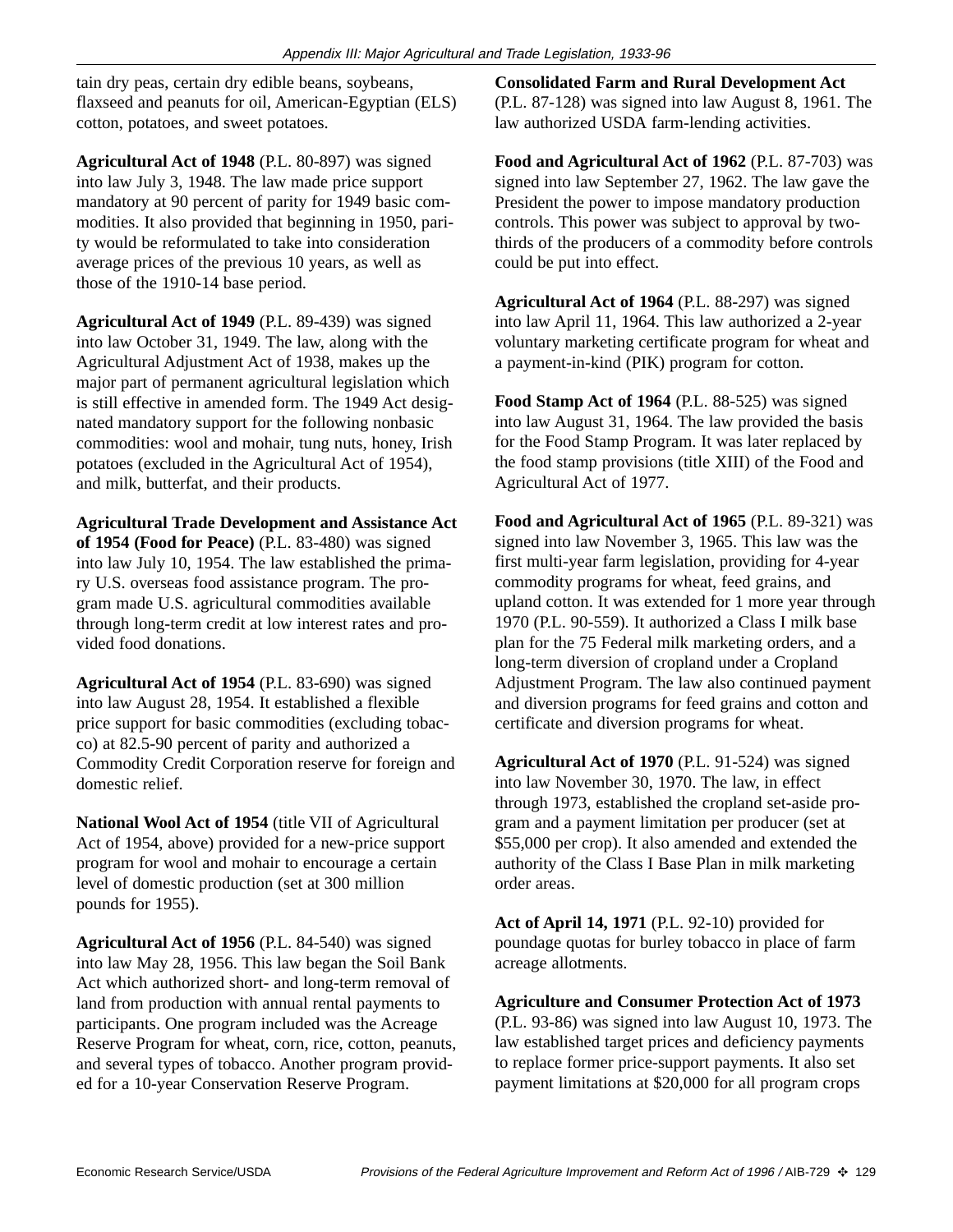and authorized disaster payments and disaster reserve inventories to alleviate distress caused by a natural disaster.

**Trade Act of 1974** (P.L. 93-618) provided the President with tariff and nontariff trade barrier negotiating authority for the Tokyo Round of multilateral trade negotiations. It also gave the President broad authority to counteract injurious and unfair foreign trade practices.

**Section 201** of the act requires the U.S. International Trade Commission to investigate petitions filed by domestic industries or workers claiming injury or threat of injury due to expanding imports. Investigations must be completed within 6 months. If such injury is found, restrictive measures may be implemented. Action under section 201 is allowed under the escape clause, GATT Article XIX.

**Section 301** was designed to eliminate unfair foreign trade practices which adversely affect U.S. trade and investment in both goods and services. Under section 301, the President must determine whether the alleged practices are unjustifiable, unreasonable, or discriminatory and burden or restrict U.S. commerce. If the President determines that action is necessary, the law directs that all appropriate and feasible action within the President's power should be taken to secure the elimination of the practice.

**Food and Agriculture Act of 1977** (P.L. 95-113) was signed into law September 9, 1977. The law increased price and income supports and established a farmerowned reserve for grain. It also established a new twotiered pricing program for peanuts. Under the peanut program, producers were given an acreage allotment on which a poundage quota was set. Growers could produce in excess of their quota, within their acreage allotment, but would receive the higher of the two price-support levels only for the quota amount. Peanuts in excess of the quota are referred to as "additionals."

Food Stamp Act of 1977 (title XIII) permanently amended the Food Stamp Act of 1964 by eliminating purchase requirements and simplifying eligibility requirements.

**National Agricultural Research, Extension, and Teaching Policy Act** (title XIV) made USDA the leading Federal agency for agricultural research, extension, and teaching programs. It also consolidated the funding for these programs.

**Trade Agreements Act of 1979** (P.L. 96-39) was signed into law on July 26, 1979. This act provided the implementing legislation for the Tokyo Round of multilateral trade agreements in such areas as customs valuation, standards, and government procurement.

**Federal Crop Insurance Act of 1980** (P.L. 96-365) was signed into law September 26, 1980. The law expanded crop insurance into a national program with the authority to cover the majority of crops.

**Agriculture and Food Act of 1981** (P.L. 97-98) was signed into law December 22, 1981. The law continued programs and goals in effects since the 1930's. It set specific target prices for 4 years, eliminated rice allotments and marketing quotas, and lowered dairy supports.

**Omnibus Budget Reconciliation Act of 1982** (P.L. 97-253) was signed into law September 8, 1982. The law froze dairy price supports and mandated loan rates and acreage reserve programs for the 1983 crops.

**Temporary Emergency Food Assistance Act of 1983** (P.L. 98-8) was signed into law March 24, 1983. The law authorized distribution of foodstuffs owned by the Commodity Credit Corporation to indigent persons.

**Extra-Long Staple Cotton Act of 1983** (P.L. 98-88) was signed into law August 26, 1983. The law eliminated marketing quotas and allotments for extra-long staple cotton and tied its support to upland cotton through a formula that sets the loan rate at not less than 150 percent of the upland cotton loan level.

**Dairy and Tobacco Adjustment Act of 1983** (P.L. 98- 180) was signed into law November 29, 1983. The law froze tobacco price supports, launched a voluntary dairy diversion program, and established a dairy promotion order.

**Agricultural Programs Adjustment Act of 1984**

(P.L. 98-258) was signed into law April 10, 1984. The law froze target price increases provided in the 1981 Act; authorized paid land diversions for feed grains,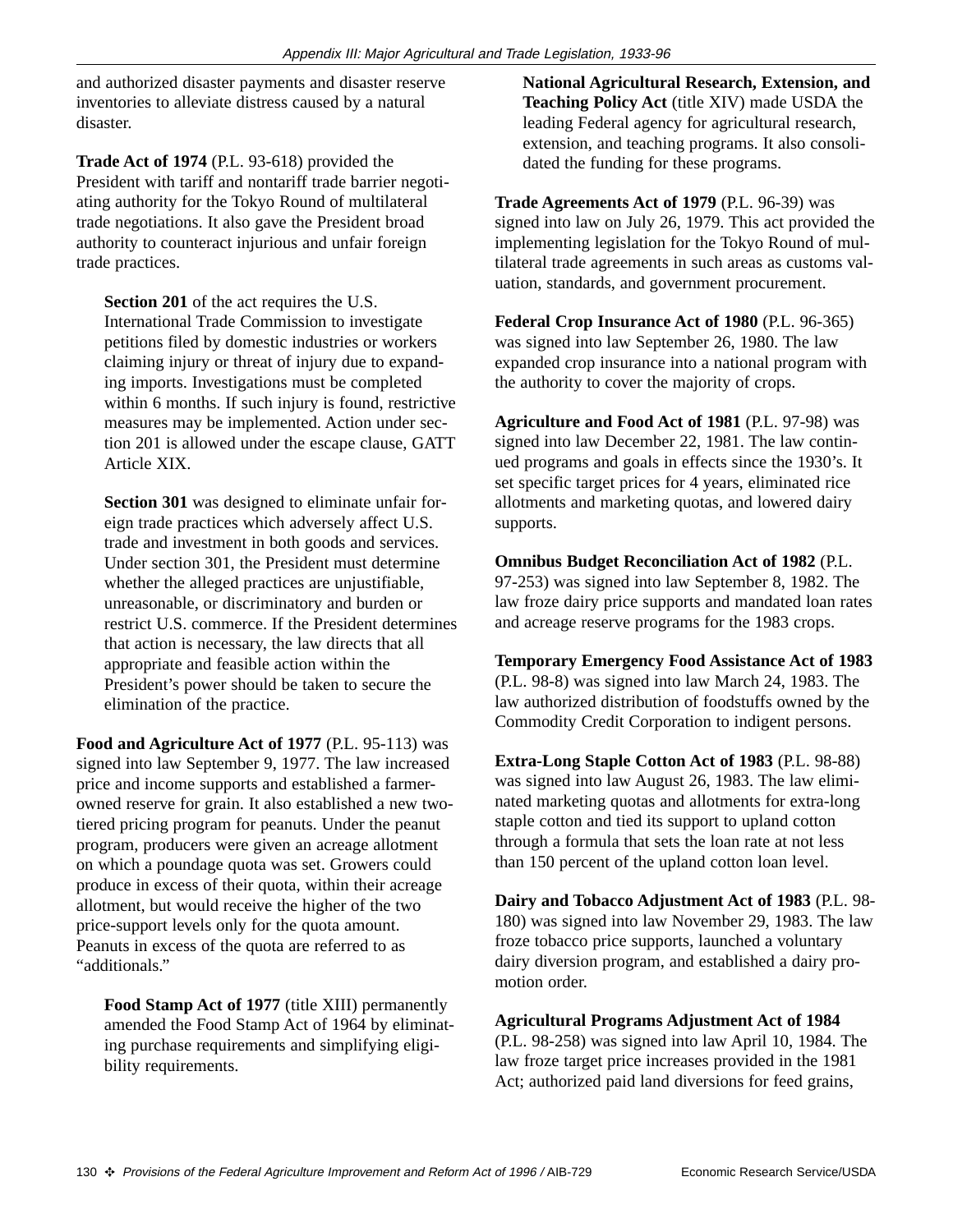upland cotton, and rice; and provided a wheat payment-in-kind program for 1984.

**Trade and Tariff Act of 1984** (P.L. 98-573) was signed into law on October 30, 1984. The law clarified the conditions under which unfair trade cases under Section 301 of the Trade Act of 1974 can be pursued. It also provided bilateral trade negotiating authority for the U.S.-Israel Free Trade Area and set out procedures to be followed for congressional approval of future bilateral trade agreements.

#### **Balanced Budget and Emergency Deficit Control**

**Act of 1985** (P.L. 99-177) was signed into law December 12, 1985. Also known as the Gramm-Rudman-Hollings Act, the law was designed to eliminate the Federal budget deficit by October 1, 1990. As amended in 1987 (P.L. 100-119), the law mandates annual reductions in the Federal budget deficit to eliminate it by 1993. Under the law, automatic spending cuts could occur for almost all Federal programs if Congress and the President cannot agree on a targeted budget package for any specific fiscal year.

**Food Security Act of 1985** (P.L. 99-198) was signed into law December 23, 1985. The law allowed lower price and income supports, lowered dairy supports, established a dairy herd buyout program, and created a Conservation Reserve Program under which the Federal Government entered into long-term land retirement contracts on qualifying land.

**Farm Credit Restructuring and Regulatory Reform Act of 1985** (P.L. 99-205) was signed into law December 23, 1985. The law implemented interest rate subsidies for farm loans and restructured the Farm Credit Administration.

#### **Consolidated Omnibus Budget Reconciliation Act**

**of 1985** (P.L. 99-272) was signed into law April 7, 1986. This law canceled the flue-cured and burley tobacco quotas announced for the 1986 programs, giving the Secretary discretion to set the quotas.

**Technical Corrections to Food Security Act of 1985 Amendments** (P.L. 99-253) was signed into law February 28, 1986. The law gave the Secretary discretion to require cross-compliance for wheat and feed grains instead of mandating them, changed acreage base calculations, and specified election procedures for local Agricultural Stabilization and Conservation committees.

**Food Security Improvements Act of 1986** (P.L. 99- 260) was signed into law March 20, 1986. The law made further modifications to the 1985 Act, including limiting the nonprogram crops that can be planted under the 50/92 provision, permitting haying and grazing on diverted wheat and feed grain acreage during a set 5-month period if requested by the State Agricultural Stabilization and Conservation Committee, and increasing deductions taken from the price of milk received by producers to fund the whole herd buyout program.

**Omnibus Budget Reconciliation Act of 1986** (P.L. 99-509) was signed into law October 21, 1986. The law required advance deficiency payments to be made to producers of 1987 wheat, feed grains, upland cotton, and rice crops at a minimum of 40 percent for wheat and feed grains and 30 percent for rice and upland cotton. It also amended the Farm Credit Act of 1971.

**Making Continuing Appropriations for the Fiscal Year 1987, and for Other Purposes** (P.L. 99- 591) was signed into law October 30, 1986. The law, in addition to providing funding for Federal programs, modified the 1985 farm bill by limiting program payments to \$50,000 per person for deficiency and paid land diversion payments, and included honey, resource adjustment (excluding land diversion), disaster, and Findley payments under a \$250,000 payment limitation.

**Futures Trading Act of 1986; Grain Quality Improvement Act of 1986; and Processed Products Inspection Improvement Act of 1986** (P.L. 99-641) was signed into law November 10, 1986. The law reauthorized appropriations to carry out the Commodity Exchange Act and made technical improvements to that act.

**Farm Disaster Assistance Act of 1987** (P.L. 100-45) was signed into law May 27, 1987. The law provided assistance to producers who experienced crop losses from natural disasters in 1986.

**Stewart B. McKinney Homeless Assistance Act** (P.L. 100-77) was signed in law July 22, 1987. The law provided housing, food assistance, and job training for the homeless.

**Uniform Cotton Classing Fees Act of 1987** (P.L. 100- 108) was signed into law August 20, 1987. The law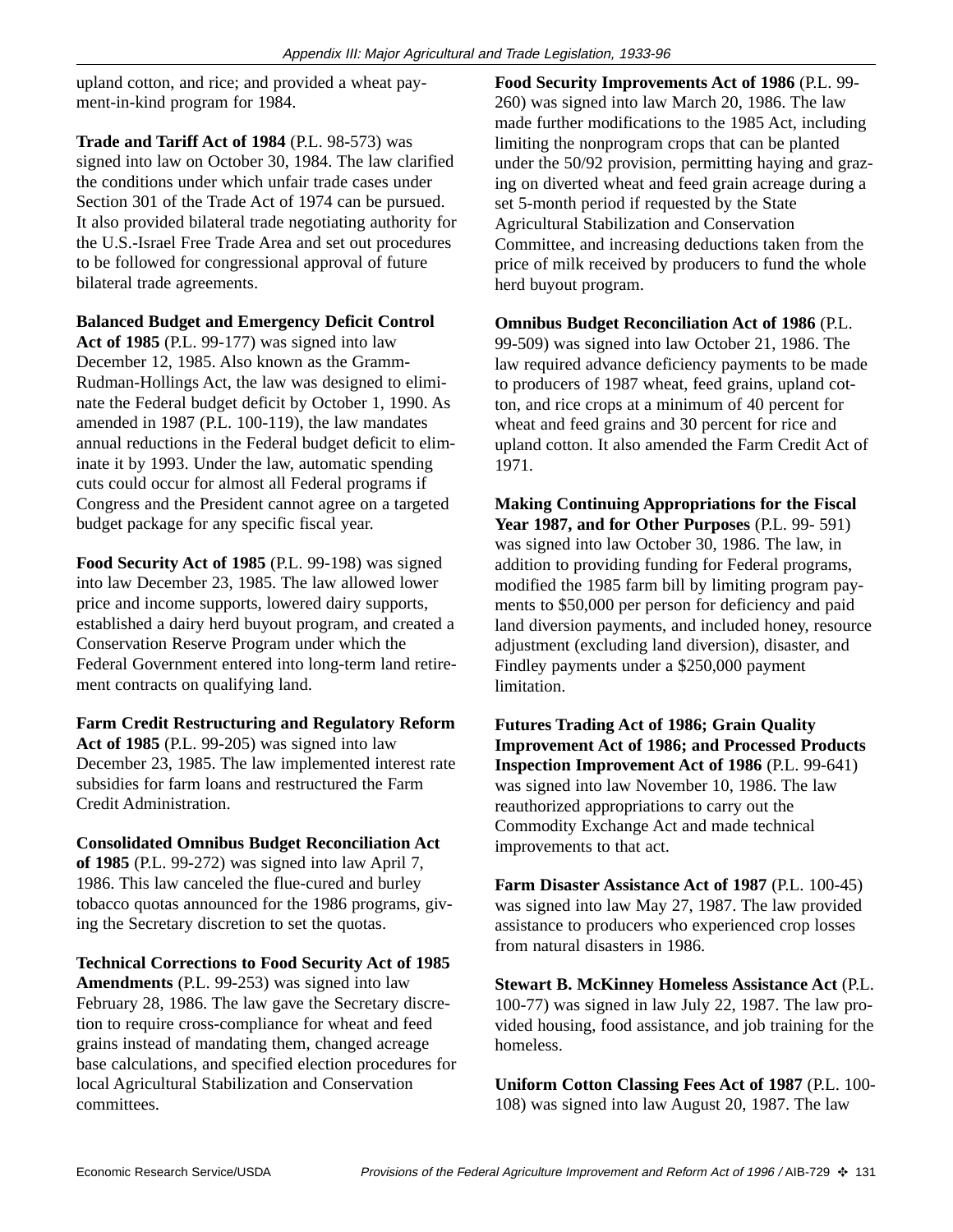provided continuing authority to the Secretary to recover costs associated with cotton classing services.

**Omnibus Budget Reconciliation Act of 1987** (P.L. 100-203) was signed into law December 22, 1987. The law set the 1988 fiscal year budget for agriculture and all Federal agencies. It set target prices for 1988 and 1989 program crops, established loan rates for program and nonprogram crops, and required a voluntary paid land diversion for feed grains. The law also further defined who is eligible to receive farm program payments ("defining a person").

**Agricultural Credit Act of 1987** (P.L. 100-233) was signed into law January 6, 1988. The law provided credit assistance to farmers, strengthened the Farm Credit System, and facilitated the establishment of secondary markets for agricultural loans.

**Commodity Distribution Reform Act of 1987** (P.L. 100-237) was signed into law on January 8, 1988. The law directed the Secretary to take specified actions to improve the distribution and quality of surplus commodities donated by USDA for nutrition assistance programs. The Secretary was also directed to establish an advisory council on the distribution of donated commodities to recipient agencies.

**Disaster Assistance Act of 1988** (P.L. 100-387) was signed into law August 11, 1988. The law provided assistance to farmers hurt by the drought and other natural disasters in 1988. Crop producers with losses greater than 35 percent of production were eligible for financial assistance, and feed assistance was available to livestock producers.

**Agricultural Credit Technical Corrections Act** (P.L. 100-399) was signed into law August 17, 1988. The law corrected the Agricultural Credit Act of 1987, restoring language that exempted mergers of the Farm Credit System institutions from State transfer taxes.

**Omnibus Trade and Competitiveness Act of 1988** (P.L. 100-418) was signed into law August 23, 1988. The law revised statutory procedures for dealing with unfair trade practices and import damage to U.S. industries. It gave the Secretary discretionary authority to trigger marketing loans for wheat, feed grains, and soybeans, if it is determined that unfair trade practices exist.

**Hunger Prevention Act of 1988** (P.L. 100-435) was signed into law September 19, 1988. The law amended the Temporary Emergency Food Assistant Act of 1983 to require the Secretary to make additional types of commodities available for the Temporary Emergency Food Assistance Program, to improve the child nutrition and food stamp programs, and to provide other hunger relief.

**United States-Canada Free Trade Agreement Implementation Act of 1988** (P.L. 100-449)) was signed into law September 28, 1988. The law implemented the bilateral trade agreement between the United States and Canada, including agricultural trade. The agreement would phase out tariffs between the two countries over 10 years and revise other trade rules.

**Disaster Assistance Act of 1989** (P.L. 101-82) was signed into law August 14, 1989. The law provided assistance to farmers hurt by drought or other natural disasters in 1988 or 1989. To qualify for financial assistance, crop producers, must have lost at least 35 percent of production. The requirement was higher for farmers without crop insurance, as well as for producers of nonprogram crops and those who did not participate in farm programs. Other assistance was similar to that which was provided in the Disaster Assistance Act of 1988 (P.L. 100-387).

**Omnibus Budget Reconciliation Act 1989** (P.L. 101- 239) was signed into law December 19, 1989. The law superseded the 10-25 planting provision of the Disaster Assistance Acts of 1988 and 1989. The act allowed program crop producers to plant up to 25 percent of their permitted acreage to soybeans, sunflowers, and safflowers for the 1990 crop.

**Child Nutrition and WIC Reauthorization Act of 1989** (P.L. 101-147) was signed into law November 10, 1987. The law reauthorized the National School Lunch and Child Nutrition programs and the Special Supplemental Food Program for Women, Infants, and Children (WIC). The law also required improvements in program integrity and program simplification and increased WIC funding for administrative services from 20 percent to approximately 25 percent of appropriations.

**Omnibus Budget Reconciliation Act 1990** (P.L. 101- 508) was signed November 5, 1990. The law includes a mandatory 15-percent planting flexibility and assessments on nonprogram crop producers. The law also required USDA to calculate deficiency payments for 1994 and 1995 wheat, feed grain, and rice crops using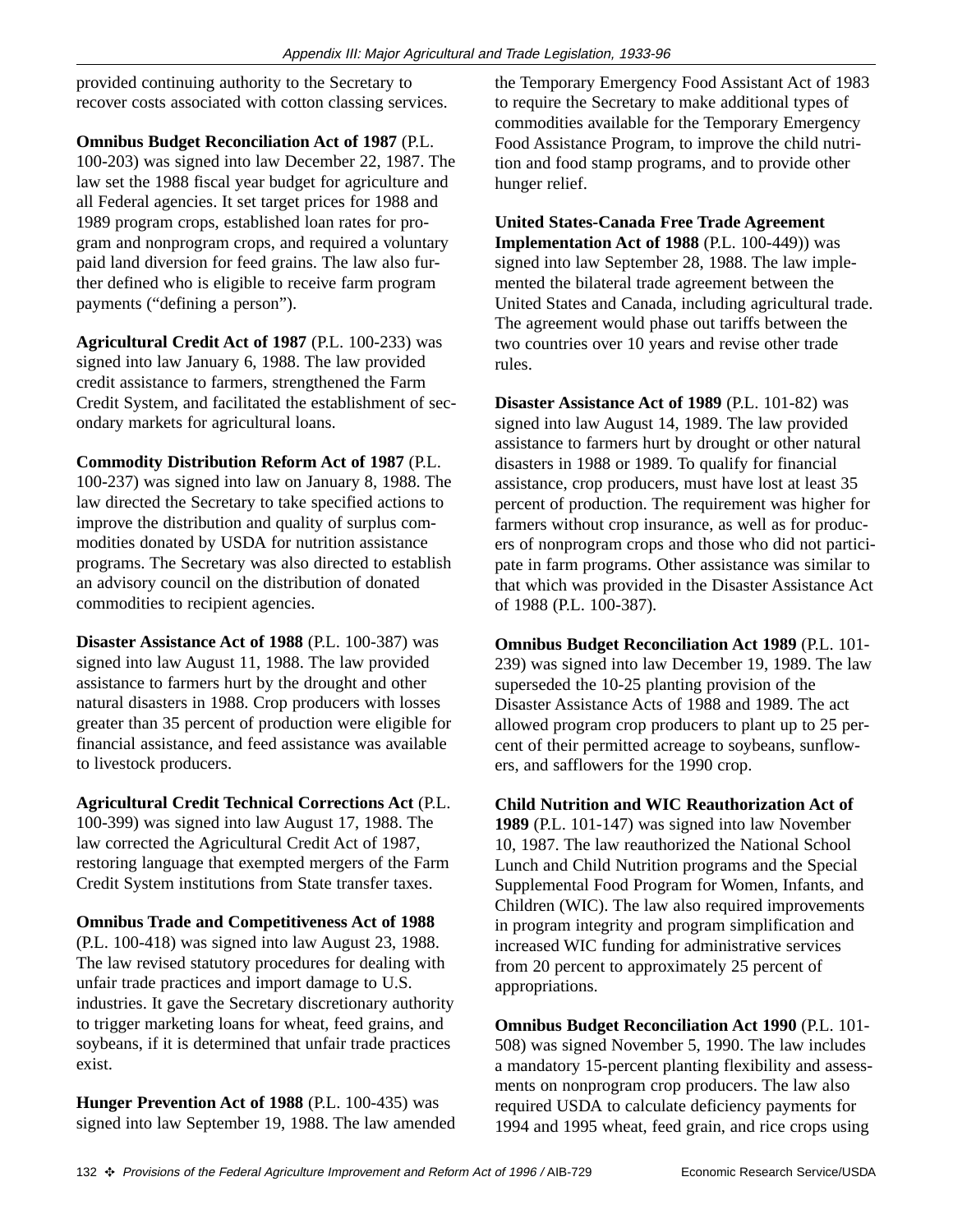a 12-month average market price instead of the 5 month average required under previous law.

Under the Omnibus Budget law, USDA was also directed to take specified actions to improve the competitiveness of U.S. agricultural exports if the negotiations in the Uruguay Round of the General Agreement on Tariffs and Trade (GATT) failed to result in the signing and implementation of a trade agreement.

#### **Food, Agriculture, Conservation, and Trade Act of**

**1990** (P.L. 101-624) was signed November 28, 1990. The 5-year farm bill continued to move agriculture in a market-oriented direction. It froze target prices and allowed more planting flexibility. New titles included rural development, forestry, organic certification, and commodity promotion programs. The law established a Rural Development Administration (RDA) in the U.S. Department of Agriculture to administer programs relating to rural and small community development. P.L. 101-624 also extended and improved the Food Stamp Program and other domestic nutrition programs and made major changes in the operation of P.L. 480.

#### **Food, Agriculture, Conservation, and Trade Act**

**Amendments of 1991** (P.L. 102-237) was signed into law on December 12, 1991. The law amended the Food, Agriculture, Conservation, and Trade Act of 1990 (P.L.101-624) to correct errors and alleviate problems in implementing the law. The law also allowed the Farm Credit Bank for Cooperatives to make loans for agricultural exports and establishes a new regulatory scheme and capital standards for the Federal Agricultural Mortgage Corporation ("Farmer Mac"). The law also established new handling requirements for eggs to help prevent food-borne illness.

**WIC Farmers' Market Nutrition Act of 1992** (P.L. 102-314) was signed into law on July 2, 1992. The law established a program that provides participants in the Special Supplemental Food Program for Women, Infants, and Children (WIC) with supplemental food coupons that can be used to purchase fresh, unprocessed foods, such as fruits and vegetables at farmers' markets.

**Futures Trading Practices Act of 1992** (P.L. 102- 546) was signed into law on October 28, 1992. The law amended the Commodity Exchange Act to improve the regulation of futures and options traded under rules and regulations of the Commodity Futures Trading Commission (CFTC), to establish registration standards for all exchange floor traders, and to restrict

practices which may lead to fraud and abuse. The law also reauthorized the CFTC through fiscal year 1994.

**Farm Credit Banks and Associations Safety and Soundness Act of 1992** (P.L. 102-552) was signed into law on October 28, 1992. The law is designed to enhance the financial safety and soundness of the banks and associations of the Farm Credit System by establishing new mechanisms to ensure repayment of Farm Credit System debt resulting from Federal financial assistance provided to the System under the Agricultural Credit Act of 1987 (P.L. 100-233) and making other changes. The law also directed USDA to purchase, process, and distribute additional agricultural commodities for the emergency food assistance program established under the Temporary Emergency Food Assistance Act of 1983 (P.L. 98-8).

#### **Agricultural Credit Improvement Act of 1992** (P.L.

102-554) was signed into law on October 28, 1992. The law established new Farmers Home Administration (FmHA) loan programs to assist beginning farmers and ranchers. The law established FmHA operating and equipment loan and loan guarantee programs for beginning farmers and ranchers and a program to provide 10-year loans for beginning farmers and ranchers to purchase their own farm or ranch in return for a down payment equivalent to 10 percent of the purchase price of the land. The law revised farm credit program requirements to improve women farmers' access to FmHA assistance. The law also limited the total number of years any borrower may participate in the agency's farm ownership and operating loan programs.

**Bankruptcy, Title II U.S.C. Extension** (P.L. 103-65) was signed into law on August 6, 1993. The law extended the Chapter 12 provision of the Bankruptcy Code through October 1, 1998. Chapter 12, which would have expired in October 1993, established special provisions governing bankruptcy proceedings for family farmers.

#### **Omnibus Budget Reconciliation Act of 1993**

(OBRA93) (P.L. 103-66) was signed into law on August 10, 1993. The law made changes in the Federal farm programs and related programs to reduce Federal spending by \$3 billion over 5 years, including eliminating the U.S. Department of Agriculture's authority to waive minimum acreage set-aside requirements for wheat and corn, reducing deficiency payments to farmers participating in the 0/92 and 50/92 programs from 92 percent to 85 percent of the normal payment level,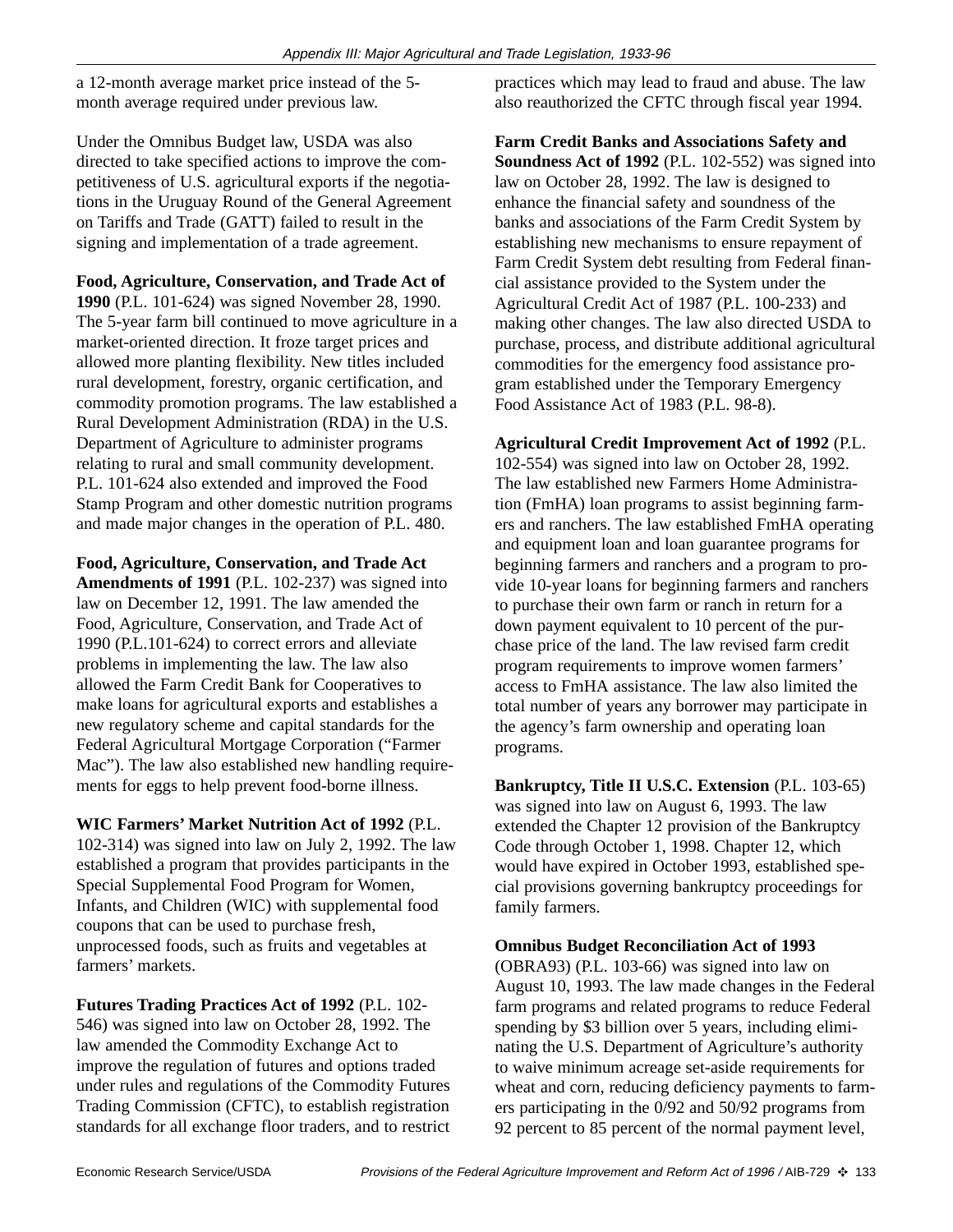reducing the acreage to be enrolled in the Conservation Reserve Program and Wetlands Reserve Program, and requiring improvement in the actuarial soundness of the Federal crop insurance program. The measure also provided for a temporary moratorium on sales of synthetic bovine growth hormone and reduced the loan rate for soybeans.

The OBRA93 reduced Market Promotion Program (MPP) funding from \$200 million annually to \$110 million annually for fiscal 1994 through fiscal 1997; required that MPP assistance be provided only to counter or offset the adverse effects of a subsidy, import quota, or other unfair trade practice except for small-size entities operating through State-regional trade groups; that MPP funds supplement, not supplant private sector contributions; and that priority be given to small businesses for branded promotions. In addition, the OBRA93 specified a 5-year limit on branded promotion activities for a specific product in a single market; that producer and regional trade organizations participating in the program must contribute at least 10 percent of CCC resources for generic promotion; and that private firms put up at least half the cost of the MPP branded promotional activity.

The law also provided for the designation of 3 empowerment zones and 30 enterprise communities for rural areas and 6 empowerment zones and 65 enterprise communities for urban areas. These designated areas will receive special consideration for various Federal programs and other assistance and qualify for specific tax credits. The law also provided \$1 billion in spending under the Federal block grant program, with each rural empowerment grant totaling \$20 million.

### **Emergency Supplemental Appropriations for Relief from the Major Widespread Flooding in the**

**Midwest Act of 1993** (P.L. 103-75) was signed into law on August 16, 1993. This supplemental appropriations bill provided \$1.35 billion for Commodity Credit Corporation (CCC) disaster payments to farmers who lost their crops due to natural disasters in 1993. Disaster payments are provided under the formula in the Food, Agriculture, Conservation, and Trade Act of 1990 (P.L. 101-624). The Emergency Supplemental Appropriations law authorized the use of other CCC funds if the bill's appropriations are insufficient to make full disaster payments to farmers.

#### **Agriculture, Rural Development, Food and Drug Administration, and Related Agencies Appropriations Act, 1994** (P.L. 103-111) was signed

into law on October 21, 1993. The law prohibited the use of funds made available under this legislation to provide price supports for honey in the 1994 crop year.

**National Wool Act of 1954, Amendment** (P.L. 103- 130) was signed into law on November 1, 1993. The law provided for reductions in the Federal incentive payments to wool and mohair producers for the 1994 and 1995 marketing years. The wool and mohair price support program is terminated beginning in 1996.

#### **North American Free Trade Agreement Implement-**

**ation Act** (P.L. 103-182) was signed into law on December 8, 1993. The law approved and implemented the North American Free Trade Agreement (NAFTA). NAFTA pertains to cross-border trade between the United States, Mexico, and Canada. NAFTA eliminates all nontariff barriers to agricultural trade between the United States and Mexico, generally through their conversion to tariff rate quotas or ordinary tariffs, and maintains the provisions of the United States-Canada Free Trade Agreement on agricultural trade.

The law eliminated tariffs on a broad range of agricultural products and provided for a phase-out of up to 15 years for tariffs on other products. A special safeguard provision will apply to certain products, with a designated quantity of imports allowed at a NAFTA preferential tariff rate. NAFTA increases incentives for buying within the NAFTA region.

The 1996 Act has no greater force than any other provision of U.S. law and cannot supersede U.S. law.

#### **Food Stamp Program Improvements Act of 1994**

(P.L. 103-225) was signed into law on March 25, 1994. The law amended the Food Stamp Act of 1977 by modifying reporting requirements and ensuring adequate access to retail food stores by food stamp households. Title I of the law permitted a State to require periodic reporting by migrant or seasonal farmworker households, and sets forth conditions under which a State may require such reporting for reservation households. The law also provided for staggered food stamp issuances on reservations and required a General Accounting Office study and report on tribal organization administration of the Food Stamp Program.

Title II amended the Food Stamp Act of 1977 to redefine "retail food store" and "staple foods." The law also expanded the use and disclosure of information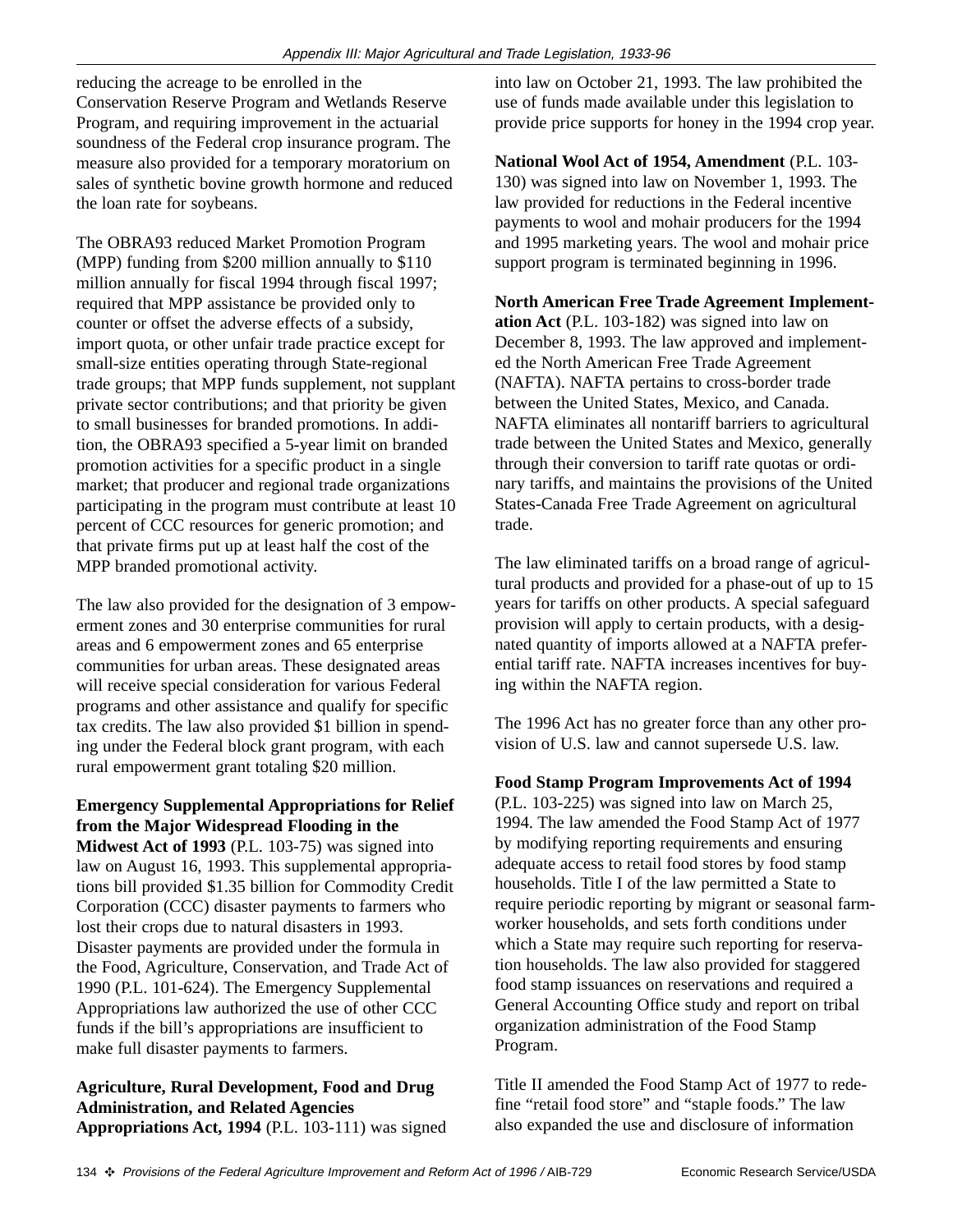provided by retail and wholesale food concerns to include Federal and State law enforcement and investigative agencies and required demonstration projects to test innovative activities directed at coupon trafficking. Program eligibility is continued for establishment or house-to-house trade routes currently authorized to accept food stamps. The law required a report on the impact of the 1996 Act on retail store program participation.

**Pesticide Safety Training and Labeling Requirements, Extension of Certain Compliance**

**Dates** (P.L. 103-231) was signed into law on April 6, 1994. The law extended certain compliance dates for pesticide safety training and labeling requirements. Compliance with regulations pertaining to worker protection and pesticide safety was postponed from April 15, 1994, to January 1, 1995. The law does not apply to specific worker protection requirements appearing directly on the label of the pesticide product. The Administrator of the Environmental Protection Agency is directed to develop and distribute pesticide safety training materials detailing the specified Federal regulations and to assist the appropriate Federal, State, and tribal agencies in implementing required pesticide safety training programs.

**Farmers Home Administration Improvement Act of 1994** (P.L. 103-248) was signed into law on May 11, 1994. The law amended the Consolidated Farm and Rural Development Act to improve the claims administration process of the Farmers Home Administration. The law authorized the Secretary to use the Attorney General, the General Counsel of the Department of Agriculture, or a private attorney to collect delinquent Farmers Home Administration loans.

**Nutrition Labeling and Education Act of 1990, Extension of Time Period for Compliance for Certain Food Products** (P.L. 103-261) was signed into law on May 17, 1994. The law extended the effective date of certain nutrition labeling requirements of the Federal Food, Drug, and Cosmetic Act and the Nutrition Labeling and Education Act from May 8, 1994 to August 8, 1994. The extension applied to food products contained in a package for which the label was printed before May 8, 1994. In the case of juice or milk products, the extension applied to products with labels printed before August 4, 1994, if the person responsible for labeling exercised due diligence in obtaining labels which comply before such date.

**Perishable Agricultural Commodities Act, 1930, Imposition of Temporary Fees** (P.L. 103-276) was signed into law on July 5, 1994. The law provides for the imposition of temporary fees in connection with the handling of complaints of violations of the Perishable Agricultural Commodities Act, 1930.

**Vegetable Ink Printing Act of 1994** (P.L. 103-348) was signed into law on October 6, 1994. The law requires that all Federal lithographic printing be performed using ink made of at least a minimum specified percentage of vegetable oil. The requirement is waived in certain circumstances for considerations of suitability or cost.

**Plant Variety Protection Act Amendments of 1994** (P.L. 103-349) was signed into law on October 6, 1994. The law amended the Plant Variety Protection Act to make it consistent with the International Convention for the Protection of New Varieties of Plants of March 19, 1991, to which the United States is a signatory. The law offers patent protection for scientists who develop new sexually reproducing plant varieties, while ensuring that advances continue to be made available to the public. The law also ensured that new varieties are protected as intellectual property, as defined under the International Convention for the Protection of New Varieties of Plants. USDA rather than the Patent and Trademark Office, will administer the law.

**Federal Crop Insurance Reform and Department of Agriculture Reorganization Act of 1994** (P.L. 103- 354) was signed into law on October 4, 1994. The act, in effect beginning with the 1995 crops, supplements the Federal crop insurance program with a new catastrophic coverage level (CAT) available to farmers for a processing fee of \$50 per crop with a cap of \$200 per farmer per county and \$600 per farmer total. Farmers may purchase additional insurance coverage providing higher yield or price protection levels. The law stipulates that producers must purchase crop insurance coverage at the CAT level or above to participate in Federal commodity support programs, Farmers Home Administration loans, and the Conservation Reserve Program.

The act also created the Noninsured Assistance Program (NAP), a permanent aid program for crops not covered by crop insurance. The law also authorized a major restructuring of the U.S. Department of Agriculture.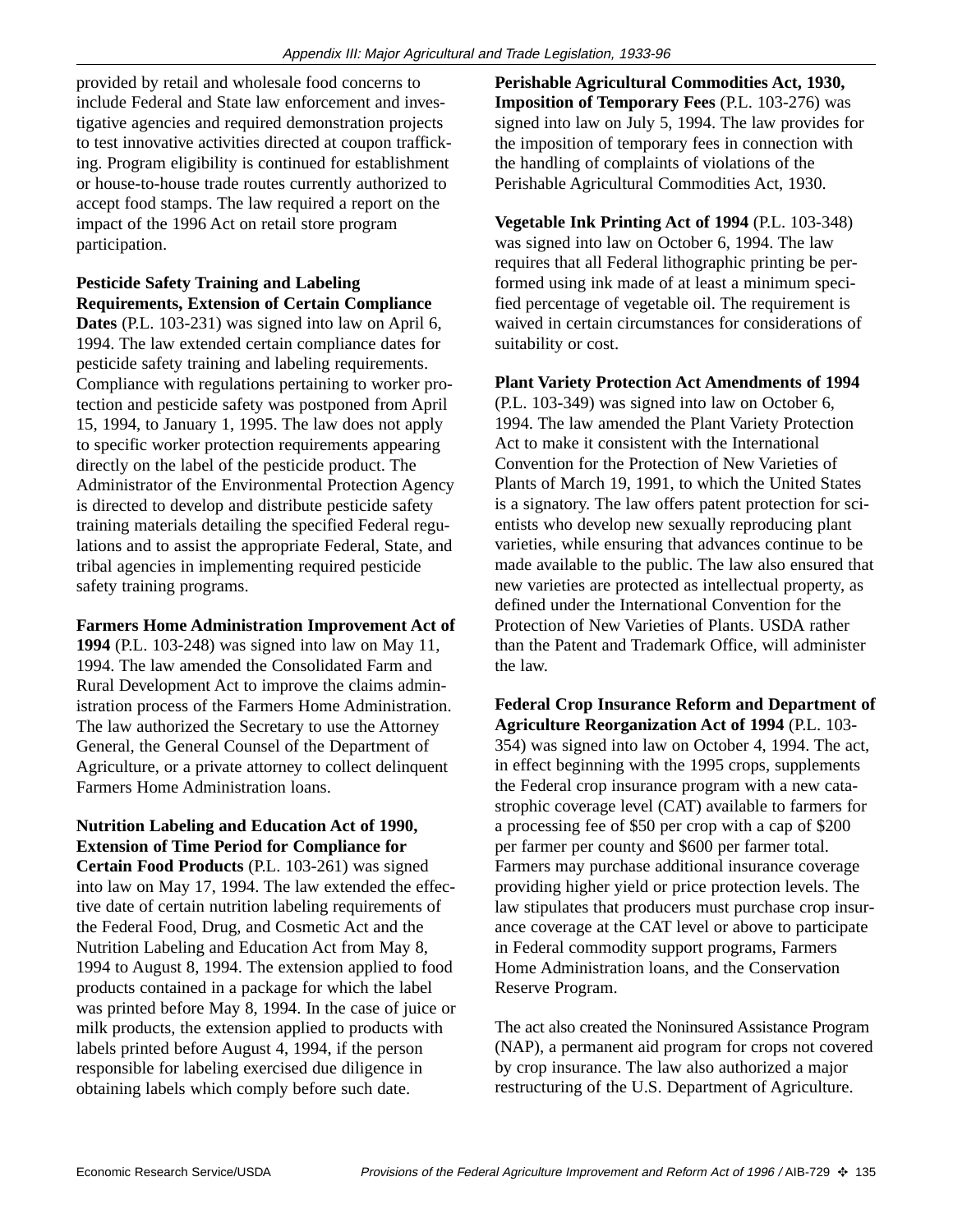**Farm Credit System Agricultural Export and Risk Management Act** (P.L. 103-376) was signed into law on October 19, 1994. The law amended the Farm Credit Act of 1971 to enhance the ability of the banks for cooperatives to finance agricultural exports. The law permitted banks for cooperatives to participate in agricultural export financing arrangements with domestic or foreign businesses as long as the ventures contribute to increased agricultural exports and conform to specified conditions. The law prohibited the financing of a U.S. facility's foreign relocation. The Farm Credit Bank or direct lender associations are allowed to diversify their portfolios by region and industry by participating in loans to similar, but non-Farm Credit System entities.

**Sheep Promotion, Research, and Information Act of**

**1994** (P.L. 103-407) was signed into law on October 22, 1994. The law enables sheep producers and feeders and importers of sheep and sheep products to develop, finance, and carry out a nationally coordinated program for sheep and sheep product promotion, research, and information. The Secretary is authorized to issue a sheep and wool promotion, research, education, and information order subject to approval referenda among producers, feeders, and importers.

**Healthy Meals for Healthy Americans Act of 1994**

(P.L. 103-448) was signed into law on November 2, 1994. The law reauthorized the National School Lunch and Child Nutrition programs and the Special Supplemental Nutrition Program for Women, Infants, and Children (WIC). The law requires that schools serve meals that meet the Dietary Guidelines for Americans.

**Uruguay Round Agreements (URA) Act** (P.L. 103- 465) was signed into law on December 8, 1994. The law approved and implemented the trade agreements concluded in the Uruguay Round of multilateral trade negotiations conducted under the auspices of the General Agreement on Tariffs and Trade. The law allows for the reduction of tariffs and government subsidies on agricultural products among both developed and developing countries and provided measures against dumping products heavily subsidized by governments.

Under title IV, the Agriculture-Related Provisions, the law established sanitary standards for produce and products and requires all countries to improve market access for clothing and textiles. Each country is allowed to establish and maintain standards and technical regulations at an appropriate level to prevent deceptive practices and protect human, animal, and plant life, health, and the environment, while not creating unnecessary obstacles to trade.

Title V establishes improved standards for protection of intellectual property rights and enforcement of those standards within a country and at the border, including copyrights, patents, trademarks, industrial designs, and trade secrets.

The law also extends the authorization of funding for the Export Enhancement Program (EEP) and Dairy Export Incentive Program (DEIP) through 2001 and eliminated the requirement that the EEP be targeted to respond to unfair trade practices. The law eliminated the requirement that the Market Promotion Program be used to counter the adverse effects of unfair trade practices. The law also included a Sense-of-Congress resolution that the President should consult with other nations to discuss appropriate levels of food aid commitments to developing countries.

**Perishable Agricultural Commodities Act**

**Amendments of 1995** (P.L. 104-48) was signed into law on November 15, 1995. The law amended the Perishable Agricultural Commodities Act of 1930, to modernize, streamline, and strengthen the operation of the act. Annual license fees for retailers and grocery wholesaler-dealers are eliminated over 3 years. After this phase-in period, new retailers and grocery wholesalers are required to pay a one-time fee. Fees for other merchants, dealers, and brokers are increased. The law also increased penalties for operating without a license and the late renewal fee.

#### **Agriculture, Rural Development, Food and Drug Administration, and Related Agencies**

**Appropriation Act, 1996** (P.L. 104-37) was signed into law on October 21, 1995. The law appropriated \$63.2 billion in fiscal year 1996 for agriculture, rural development, and nutrition programs. The law contains a provision that prevents USDA from implementing a new poultry labeling regulation until legislation is enacted that would direct the Department to do so. The new USDA rule would have limited which chickens and turkeys could be labeled as "fresh."

The 1996 appropriations bill also prohibits direct matching grants under the Market Promotion Program's Export Incentive Program for large firms that are not agricultural cooperatives. Commodity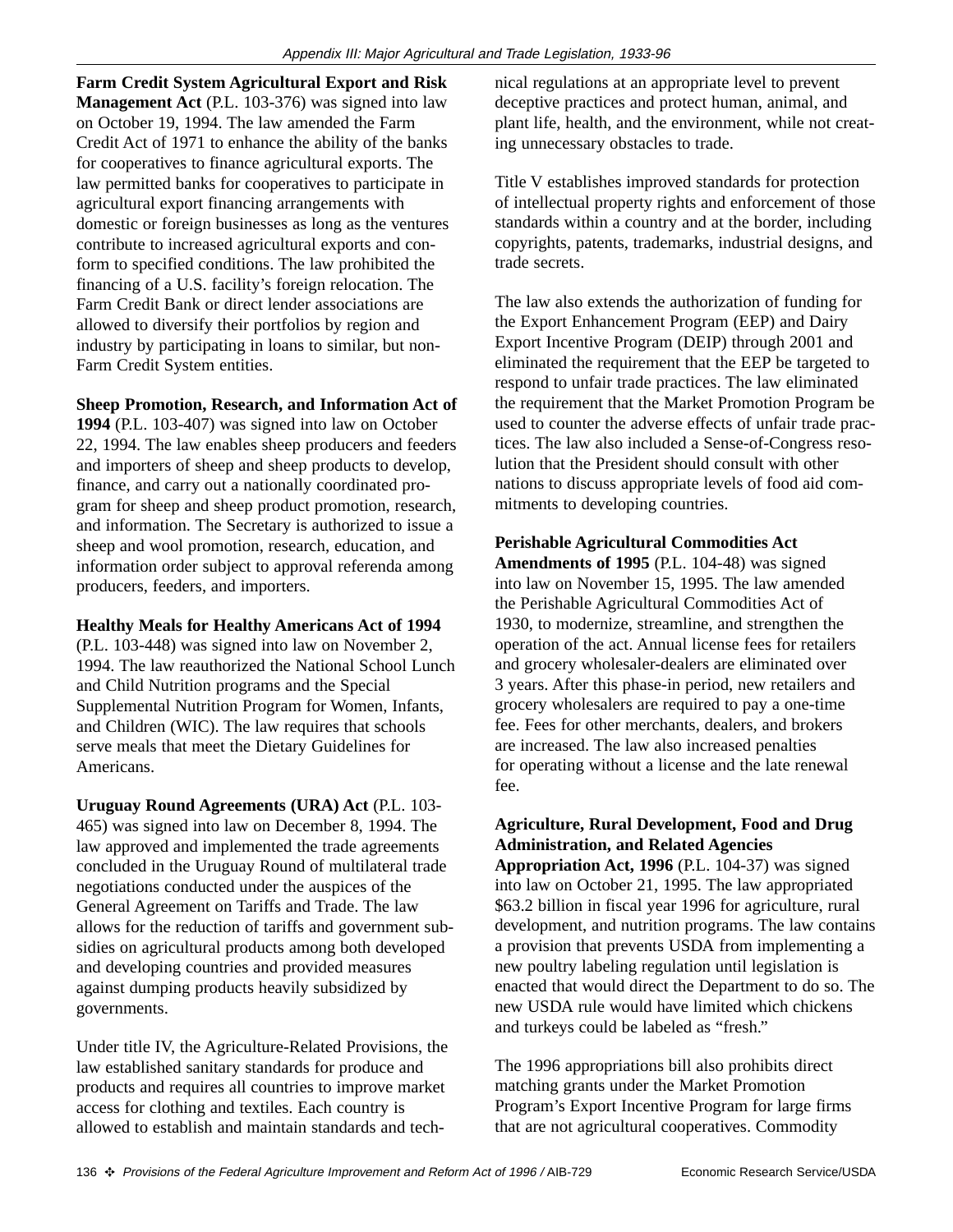Credit Corporation funds could continue to be used to partially reimburse participating organizations for the costs of carrying out foreign market development activities in designated countries. Participating organizations include nonprofit agricultural trade organizations, State regional trade groups, and private companies.

Local, State, or private support to match Federal funds are also required for projects conducted by agricultural facilities for research. The matching funds must equal at least 50 percent of Federal funding.

The law also specified certain uses and limits on or prohibitions against the use of funds appropriated by the act, including honey payments or loan forfeitures; salary payments in connection with a market program on behalf of the U.S. Mink Export Development Council or any mink industry trade associations; restrictions on water use or increased cost to private owners of supply facilities on National Forest lands; and operation of the Board of Tea Experts.

**Farm Credit System Reform Act of 1996** (P.L.104- 105) was signed into law on February 10, 1996. The law amended the Farm Credit Act of 1971 and affected operation of the Farm Credit System and the Federal Agricultural Mortgage Corporation (FAMC). The law modified the definition of "certified facility" included in the Farm Credit Act of 1971 by permitting the FAMC to serve as an agricultural mortgage marketing facility, thereby allowing it to purchase loans for pooling and securitization directly from sellers. The 10 percent cash reserve or subordinated participation interest requirement for FAMC loan pools and the loan pool geographical and commodity diversification standards were eliminated. Federal reserve banks must act as depositaries, fiscal agents, or custodians of FAMC, whereas these actions were discretionary before. Minimum capital requirements for FAMC were increased, timetables for recapitalization of the Corporation were set, and regulatory oversight was strengthened.

The law includes a number of provisions that provide regulatory relief for the FCS. Regulations repealed include those requiring collection of borrower financial statements, notifying borrowers in advance of loan interest rate changes, and the issuance of FCS quarterly financial statements to borrowers. Some FCS loans can now exceed 85 percent of the appraised value when private mortgage insurance covers the excess,

associations will be allowed to form joint administrative service entities to share overhead costs, and FCS institutions will be allowed to originate loans for sale to a secondary market without requiring a stock purchase or providing borrower rights. The maximum time between mandatory examinations of FCS institutions by the Farm Credit Administration (FCA) was raised and the FCS Insurance Corporation (FCSIC) may reduce premiums or return excess insurance funds to member institutions after the Farm Credit Insurance Fund has reached a secure level. Also, a requirement that FCA and FCSIC be governed by separate boards of directors is repealed and the FCSIC's role as a receiver or conservator for failed FCS institutions is clarified.

**Federal Agriculture Improvement and Reform Act of 1996** (1996 Act) (P.L. 104-127) was signed into law on April 4, 1996. The law removed the link between income support payments and farm prices by providing for predetermined production flexibility contract payments whereby participating producers receive government payments independent of current farm prices and production. The law specifies the total amount of money to be made available through contract payments under production flexibility contracts for each fiscal year from 1996 through 2002. Payment levels are allocated among contract commodities according to 1996 Act-specified percentages, generally derived from each commodity's share of projected deficiency payments for fiscal 1996-2002. The law increased planting flexibility by allowing participants to plant 100 percent of their total contract acreage to any crop, except with limitations on fruits and vegetables.

The authority for acreage reduction programs is eliminated, while basic nonrecourse commodity loans with marketing loan provisions are continued in a modified form. Minimum loan rates are calculated each year as 85 percent of the 5-year moving average of immediately past market prices, dropping the years with the highest and the lowest market price. Authority for the Farmer-Owned Reserve Program is suspended through the 2002 crop year. Authority for the Honey Program is also eliminated. Dairy price supports are phased down for milk over 4 years and then eliminated. A new recourse loan program is initiated for dairy products starting in the year 2000.

The peanut program is revised to reduce the likelihood of the Federal Government incurring loan program